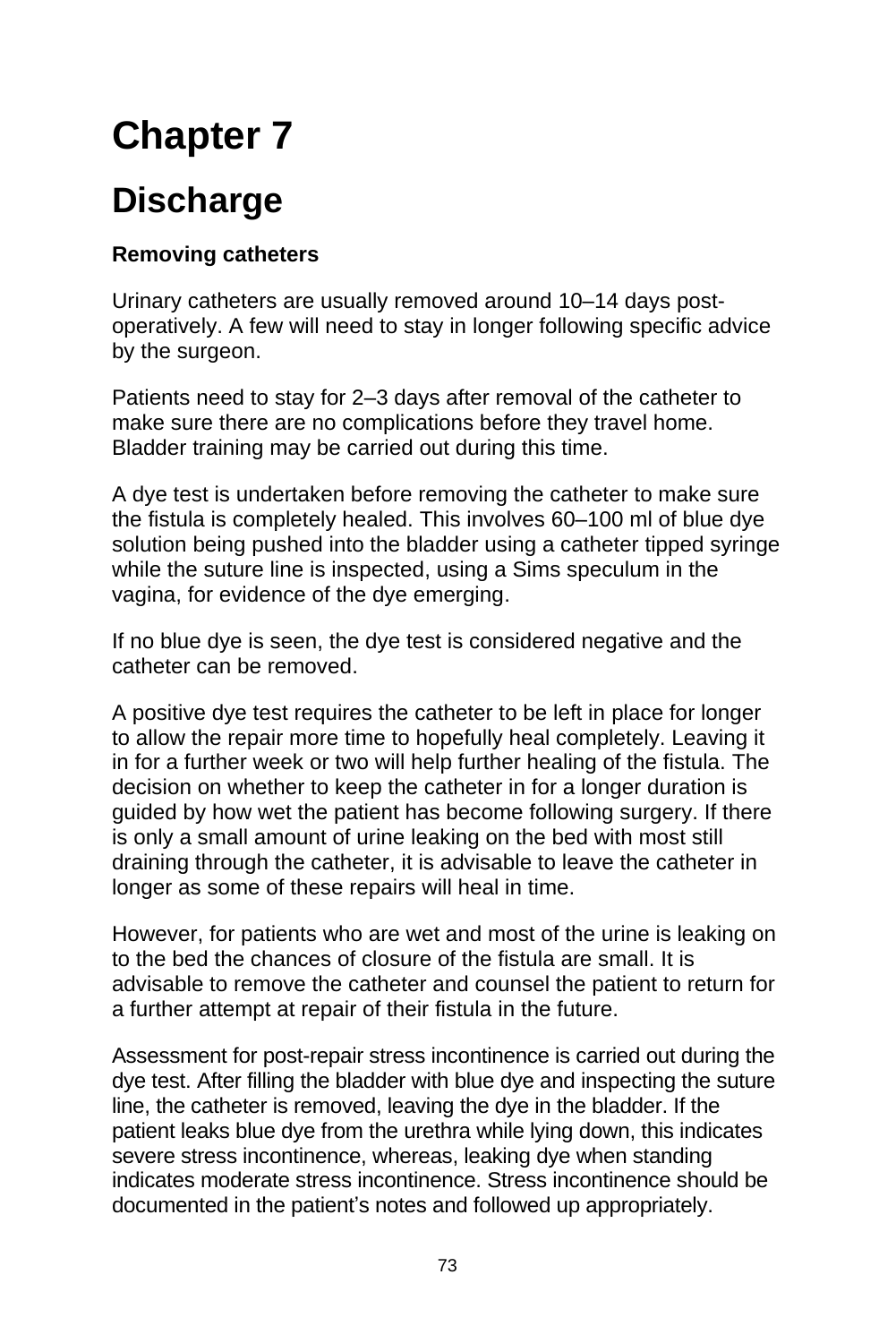#### *NURSING CARE FOR WOMEN WITH CHILDBIRTH INJURIES*

It will be distressing for most patients to be discharged with stress incontinence, but they need to be reassured that this can improve with time and pelvic floor exercises. At their 3-month review, stress incontinence will have improved for most women.

Bladder training is carried out after removal of the catheter in many centres but not all. This helps to retrain the bladder to fill up and empty again and gradually increases the bladder volume. Most fistula patients will have had a collapsed bladder due to the continuous leakage of urine.

A simple way is to advise the patient to urinate every hour after their catheter has been removed. Gradually increasing this to every 2 hours, then 3 hours over the next few weeks, to allow the bladder to function normally again, while gradually increasing its volume.

If they are passing urine normally with no urinary retention, they can be allowed to travel home. During the journey, they should be advised to stop every 2 hours if possible, to pass urine if they are travelling a long distance. They should be warned that if they allow the bladder to fill up and become distended during travel, they risk damaging the repair and becoming wet again.

#### **Urinary retention**

Chronic urinary retention or 'hypotonic bladder' can be one of the causes of patients being discharged home dry, only to find they are wet within the first 1 or 2 weeks. These patients have often gone home with unrecognised chronic urinary retention. In this circumstance the bladder fills up and does not empty properly, leading to overflow incontinence, so the patient may not realise they are not passing urine properly.

Before discharge home, it is advisable for all patients to test their residual bladder volume after passing urine. This can be done either with ultrasound, if available, or by doing in/out catheterisation straight after the patient voids. It is recommended to check the residual volume three times before the patient goes home.

A residual of over 100 ml is indicative of urinary retention and the patient needs to be reviewed by a doctor. They may need to stay a few days longer to be taught intermittent self-catheterisation to ensure they can empty their bladder properly.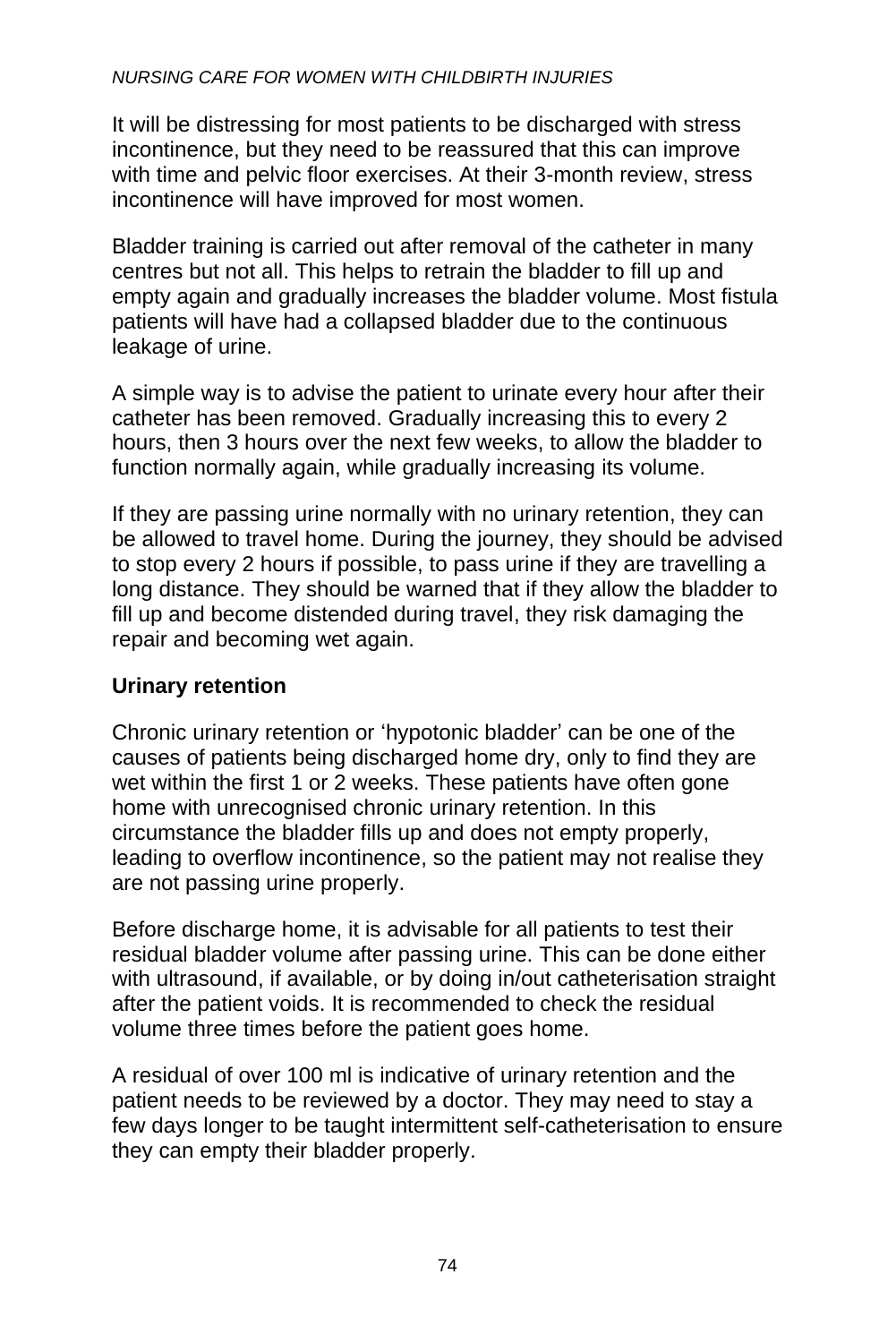Checking each patient individually before they go home is the responsibility of the nurses. Identifying patients with chronic retention who can then be taught intermittent self-catheterisation will help reduce the chances of patients becoming wet after discharge home.

#### **Stress incontinence**

A small number of patients will have had a successful closure of their fistula, but remain incontinent from the urethra (stress incontinence) after surgery. This is disappointing for the patient as they may feel their symptoms are no different. There can be several causes for stress incontinence, the main one being the destruction of the urethral tissue or bladder neck from the birth trauma making it difficult to help get the patient completely dry. The patient may have been left with an exceedingly small bladder after their injury, making it difficult to maintain continence. Bladder retraining is important for all patients. This involves gradually increasing time between voids to slowly increase the bladder capacity.

An experienced fistula surgeon may be able to offer further surgical intervention using skin or muscle flaps, stress sling surgery and bladder augmentation procedures to try and improve the stress incontinence. However, not all patients will benefit from this type of surgery.

Pelvic floor exercises, if done well and consistently, may help some women with stress incontinence and can be taught by the nurses before the patient is discharged home. They should be advised to continue with these exercises for 3–6 months or until their next pregnancy (Appendix C).

Women who have had many attempts at surgery and are still incontinent of urine are often deemed incurable. However, there are a few options to keep them dry and these patients should be advised of these alternative options.

For patients with a very small bladder, a Mainz ll pouch operation may be considered if there is a surgeon skilled to perform this operation. This involves diverting the urine from the bladder into a reservoir in the bowel, so the patient will pass urine from their bowel and no longer pass urine from the urethra. However, this operation potentially reduces the life expectancy of the woman, hence good counselling and clear explanations are required before the patient agrees to the surgery.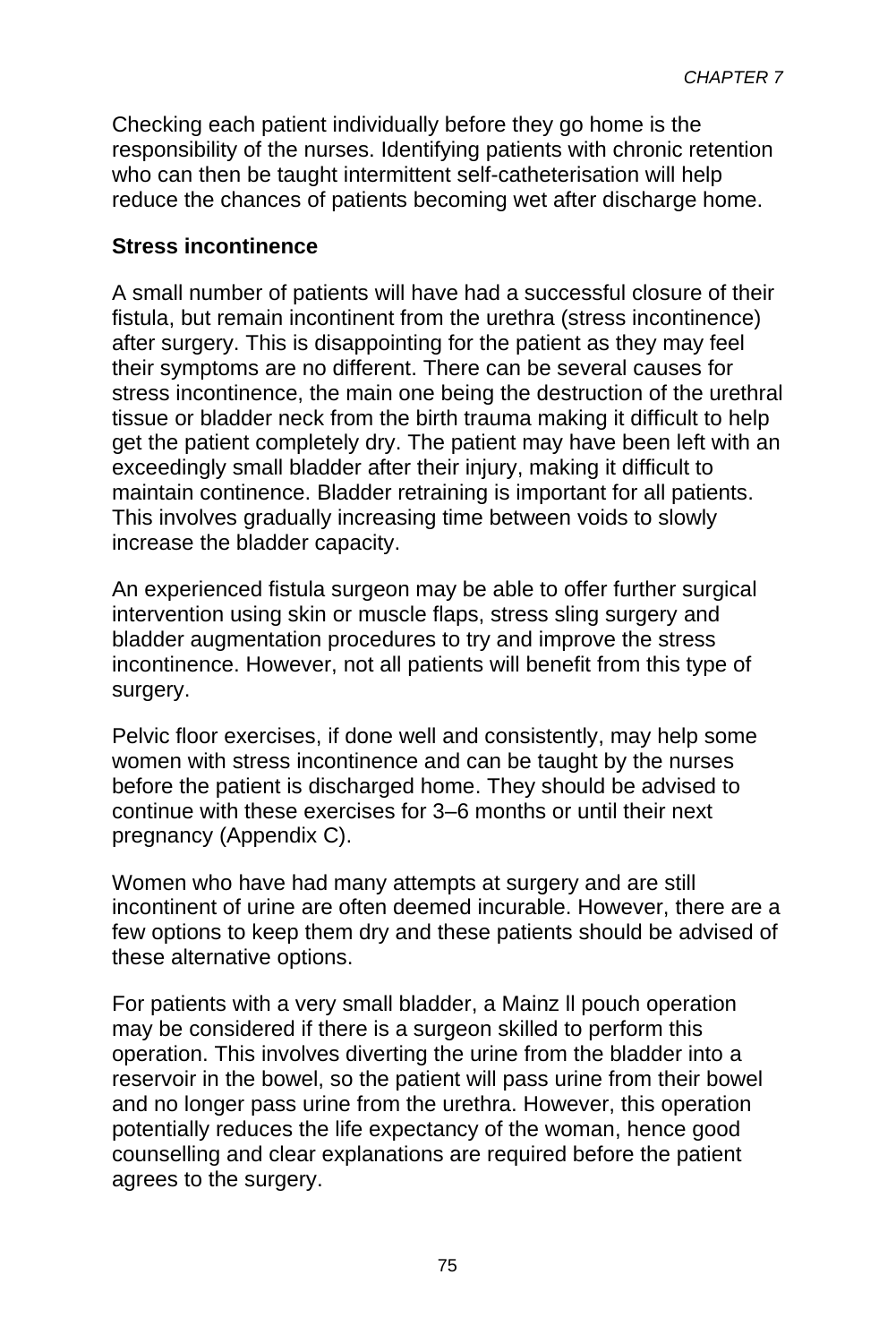Patients left with a very small bladder can also benefit from bladder augmentation. This involves using part of the patient's bowel (ileum) to increase the size and capacity of the bladder. These patients will have to empty their bladder using clean intermittent selfcatheterisation, as the bowel segment of their bladder will not expand and contract the way a normal bladder does. Blockages can also occur from bowel secretions from the part of the bowel that has been used. These patients need a well-functioning urethra for this operation to be a success.

### **Discharge advice for fistula patients**

All patients who have had fistula surgery are advised to abstain from sexual activity for 3–5 months following discharge home, and recommended to use contraception to delay future pregnancy for up to a year if possible.

They are also advised not to do any heavy lifting for at least 3 months after going home. For some this may be difficult if they are subsistence farmers, but it should be stressed that they could become wet again if they do not follow the advice.

If there are any signs of infection, either urinary or discharge from the vagina, the patient should seek medical help as they may require treatment with antibiotics.

Any future pregnancies will require safe delivery by caesarean section. This should be stressed strongly to the woman and family, as her chances of developing another fistula from subsequent vaginal delivery are high. If she becomes wet again, she is advised to contact the fistula repair centre and attend for review.

#### **Discharge advice after repair of 3rd and 4th degree tears**

Most patients will be able to return home 2–3 days after an anal sphincter repair. If their bowels are moving and the wound is clean and dry, they can be discharged home with antibiotics and a stool softener such as bisacodyl 5 mg for 10 days and advised to continue drinking plenty of fluid.

Patients need to continue cleaning the wound after every bowel motion to prevent the wound becoming infected and breaking down. Sitz baths are not encouraged unless the wound is infected. Cleaning with water and drying the skin after emptying the bowel will suffice. If